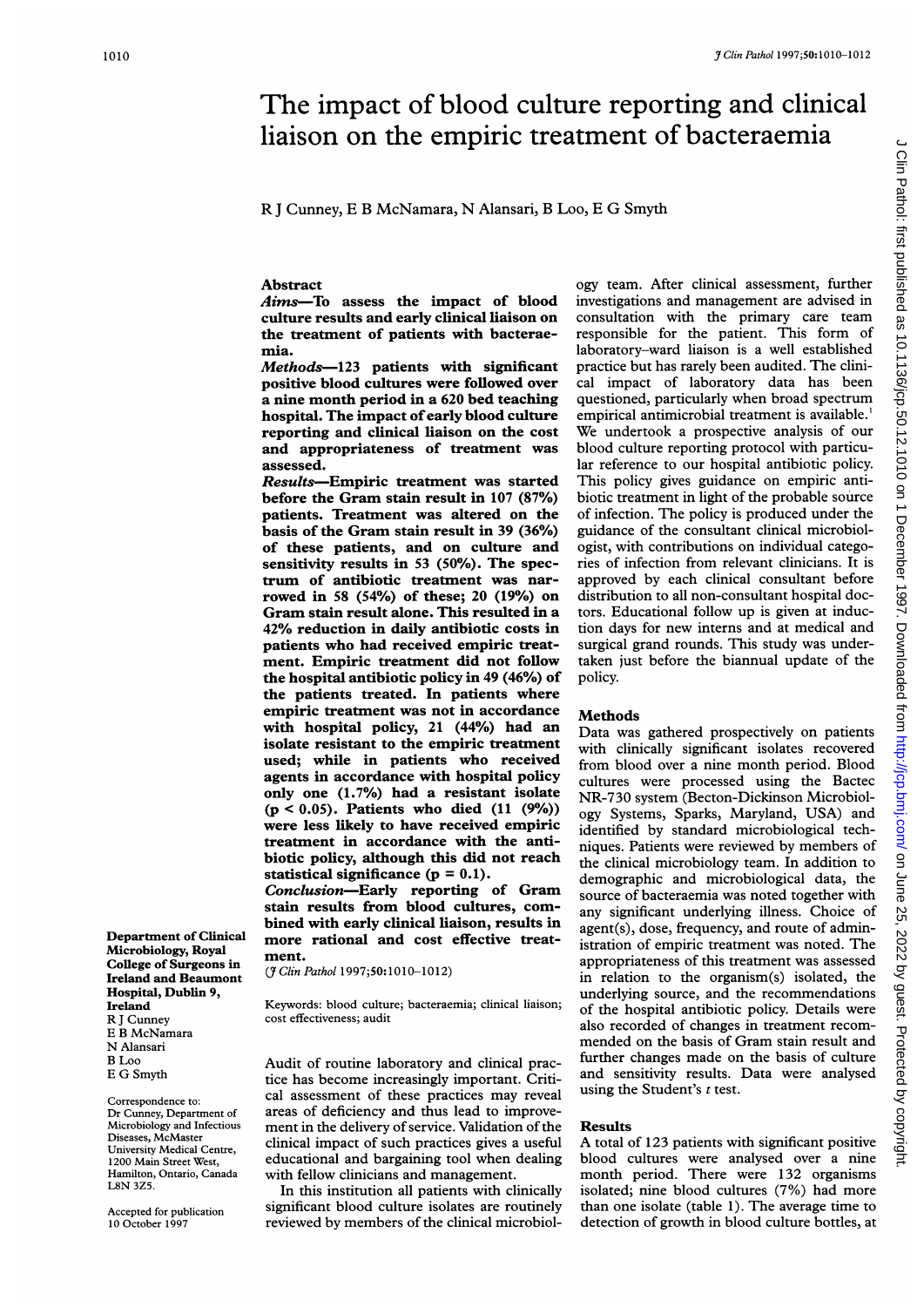### Table 1 Organisms isolated and source  $(n=132)$

|                                  | No. (%) | Source |                |    |     |    |    |
|----------------------------------|---------|--------|----------------|----|-----|----|----|
| Organism                         |         | UT     | CP             | AB | W.S | RT | OТ |
| Escherichia coli                 | 36 (27) | 24     |                | 4  |     |    |    |
| Staphylococcus aureus            | 31 (23) |        | 12             |    |     |    | ١O |
| Streptococcus pneumoniae         | 15(11)  |        |                |    |     | 12 |    |
| Coagulase negative staphylococci | 9(7)    |        |                |    |     |    |    |
| <i>Enterococcus</i> spp          | 6(5)    |        |                |    |     |    |    |
| Pseudomonas spp                  | 6(5)    |        |                |    |     |    |    |
| Proteus spp                      | 5(4)    |        |                |    |     |    |    |
| Enterobacter spp                 | 4(3)    |        |                |    |     |    |    |
| Acinetobacter spp                | 3(2)    |        | $\overline{c}$ |    |     |    |    |
| Haemophilus spp                  | 2(2)    |        |                |    |     | 2  |    |
| Bacillus sp                      | 1(1)    |        |                |    |     |    |    |
| Candida albicans                 | (1)     |        |                |    |     |    |    |
| Other streptococci               | 7(5)    | 2      | 2              |    |     |    |    |
| Other enterobacteraeciae         | 6(5)    |        |                |    |     |    |    |

UT, urinary tract; CP, central or peripheral venous cannula; AB, abdominal or hepatobiliary; WS, wound or soft tissue; RT, respiratory tract; OT, other or unknown source.

> which point <sup>a</sup> Gram stain was performed, was 18.5 hours. In seven of the 132 isolates (5%), there was non-concordance between the initial Gram stain and subsequent culture. Five of these patients were on adequate empiric treatment although two of these had their treatment altered because of culture results. The remaining two patients started appropriate treatment at the time of the Gram stain result, in the light of clinical findings, likely source, and previous isolates from other sites. The original Gram stains in these cases were reviewed in the light of culture results. In two cases it was felt that a correct identification could have been made on the Gram stain. Details of these nonconcordant isolates are given in (table 2).

> Empiric treatment was started at the time the blood culture was taken in 107 (87%) patients. The average number of antimicrobial agents used for empiric treatment was 1.7 (range 1-4). Treatment was altered on the basis of the Gram stain in 39 (36%) patients and altered again on culture results in 11 patients. Empiric treatment was altered on the basis of culture and sensitivity results alone in 42 (39%) of these 107 patients.

> Of the 16 (13%) patients who were not treated empirically, treatment was started on the basis of the Gram stain in 13 (five of these were further changed on the basis of culture) and the remaining three patients had treatment started on the basis of culture results alone. There was complete compliance with therapeutic advice given by the microbiology team.

> The appropriateness of empiric treatment was assessed in relation to the hospital antibiotic policy. Of 107 patients who received empiric treatment, 58 (54%) were in accordance with the antibiotic policy and 49 (46%) were not. These figures were broken down in relation to the underlying source of the bacteraemia (table 3). Where treatment did not com-

Table 2 Isolates with non-concordance between Gram stain and culture

| Initial Gram result      | Identification           | Source       |  |
|--------------------------|--------------------------|--------------|--|
| Gram positive diplococci | Acinetobacter sp         | Central line |  |
| Gram positive cocci      | Haemophilus aphrophilus  | Respiratory  |  |
| Gram negative cocci      | Haemophilus influenzae   | Respiratory  |  |
| Organisms not seen       | Streptococcus pneumoniae | Unknown      |  |
| Organisms not seen       | Streptococcus mitis      | Soft tissue  |  |
| Organisms not seen       | Escherichia coli         | Urinary      |  |
| Organisms not seen       | Streptococcus bovis      | Urinary      |  |

Table 3 Concordance of empiric treatment with hospital antibiotic policy

| Underlying source       | Policy<br>$n = 58(54%)$ | Non-policy<br>$n=49(46%)$ |
|-------------------------|-------------------------|---------------------------|
| Urinary tract infection | 26 (67%)                | 13 (33%)                  |
| Central venous cannula  | 9(82%)                  | 2(18%)                    |
| Abdominal/hepatobiliary | 3(27%)                  | 8(73%)                    |
| Wound/soft tissue       | 9(53%)                  | 10 (47%)                  |
| Pneumonia               | 5(48%)                  | 8(62%)                    |
| Meningitis              | $1(50\%)$               | $1(50\%)$                 |
| Unknown                 | 5(48%)                  | 7(62%)                    |

ply with the antibiotic policy, it was found that this was mainly because of the use of excessively broad spectrum agents and in particular to the use of agents with little or no activity against Gram positive organisms. Patients with bacteraemia arising from abdominal and respiratory sources were less likely to receive treatment in accordance with the antibiotic policy.

Of the 49 patients who received empiric treatment not in accordance with the antibiotic policy, 21 (43%) had a blood culture isolate resistant to the agents used. In 18 (86%) of these this was due to the isolation of <sup>a</sup> Gram positive organism (Staphylococcus spp 14, Enterococcus spp 3, Bacillus sp 1), where the patient had not received an agent with anti-Gram positive activity. Five of these 49 (10%) patients had isolates of intermediate susceptibility to the agents used (the empiric agents had some activity against the blood culture isolate, but would not be considered appropriate for effective treatment). Of the 58 patients who received treatment in accordance with the policy, only one (1.7%) had a resistant isolate  $(p < 0.05)$  and none was intermediate.

Of the 107 patients who received empiric treatment, the spectrum of antibiotic treatment was narrowed in 58 (54%). In 20 (19%) of these, treatment was successfully narrowed on the basis of Gram stain morphology alone. The average daily cost of empiric treatment was  $IRf<sub>14.19</sub>$ , while the cost of directed treatment was IR $\text{\textsterling}8.27$ . This represents a 42% reduction in the daily cost of antibiotic treatment.

Of the 11 (9%) patients who died, 10 had received empiric treatment. In three (27%) of these patients death was caused by sepsis alone. In six (55%), death was due mainly to sepsis but there was a significant underlying illness, and in the remaining two (18%), death was due to an underlying illness alone. Patients who died were less likely to have received empiric treatment in accordance with the antibiotic policy then those who survived, but this did not reach statistical significance  $(p = 0.1)$ . Seven patients died before Gram stain results were available.

# Discussion

It has been suggested that the availability of broad spectrum antibiotics for empiric treatment should negate much of the clinical impact of a positive blood culture, particularly if it is felt that common blood culture isolates have predictable sensitivities.' This was not the case in our study. Despite the existence of a hospital antibiotic policy that guides empiric treatment,